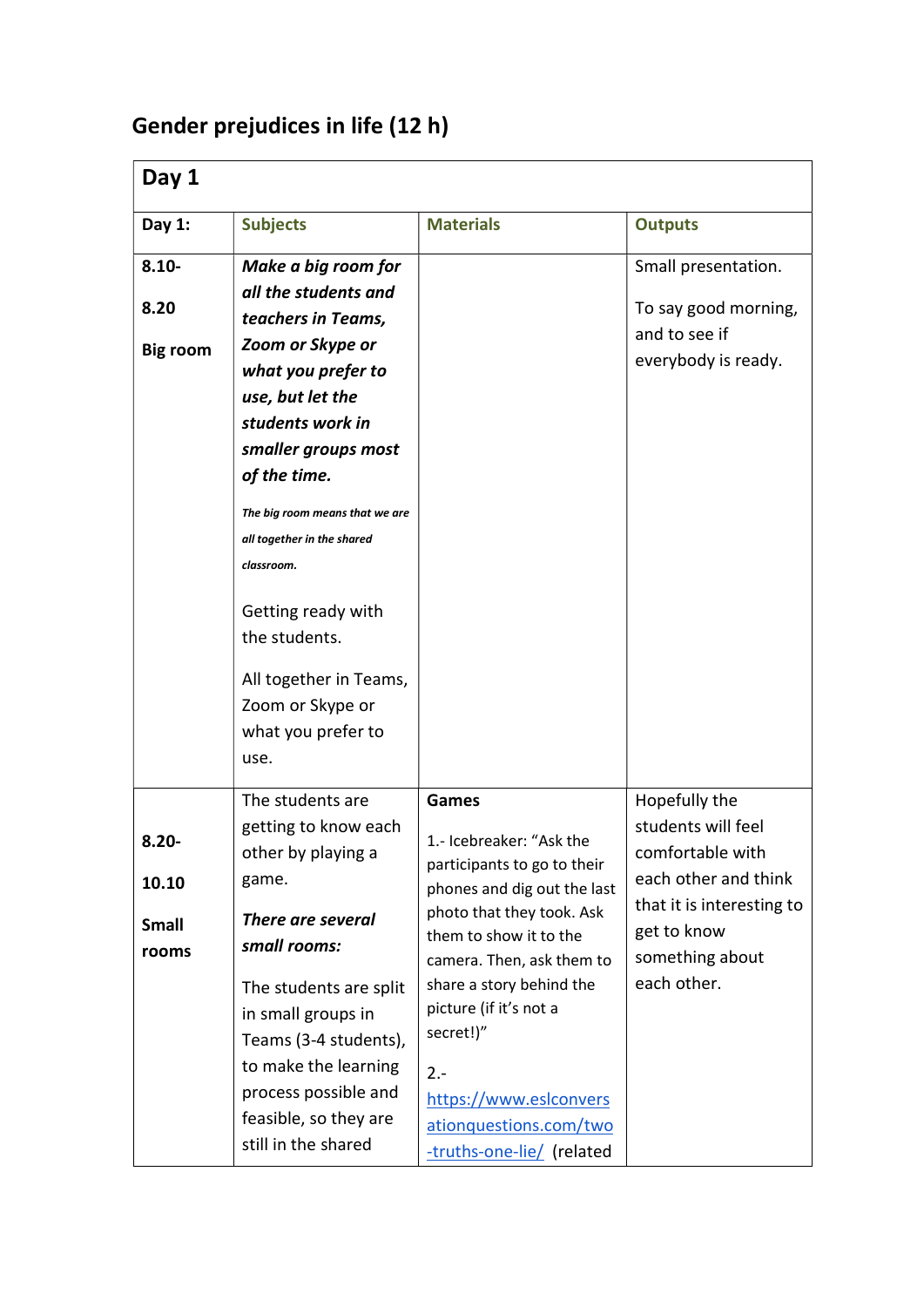|                        | classroom, but not all        | to SDGs number 5 and      |                         |
|------------------------|-------------------------------|---------------------------|-------------------------|
|                        | together.                     | 10)                       |                         |
|                        | The small room means that the |                           |                         |
|                        | students are working in their |                           |                         |
|                        | small groups in the shared    |                           |                         |
|                        | classroom.                    |                           |                         |
|                        |                               |                           |                         |
|                        |                               |                           |                         |
| $10.10 -$              | <b>Break</b>                  |                           |                         |
|                        |                               |                           |                         |
| 10.30                  |                               |                           |                         |
| $10.30 -$              | Meeting in Teams in           | School websites and       | To get a picture of the |
| 11.30                  | the big room again, at        | some pictures of the city | Spanish/Danish          |
|                        | first.                        | and the school            | students' school.       |
| <b>Big</b><br>room/sma | Then the students go          |                           |                         |
| Il rooms               | back to their small           |                           |                         |
|                        | rooms in Teams.               |                           |                         |
|                        |                               |                           |                         |
|                        | Presentation of the           |                           |                         |
|                        | two schools (the              |                           |                         |
|                        | Spanish and the               |                           |                         |
|                        | Danish) in small              |                           |                         |
|                        | groups.                       |                           |                         |
| 11.30-                 | <b>Break</b>                  |                           |                         |
|                        |                               |                           |                         |
| 12.00                  |                               |                           |                         |
| 12.00-                 | The students go back          | The video: Inspiring the  | List of questions       |
|                        | to their small rooms          | future (2 minutes):       | related to SDGs 5 and   |
| 12.30                  | in Teams.                     | https://www.youtube.co    | 10                      |
| <b>Small</b>           | They see a video:             | m/watch?app=desktop&      |                         |
| rooms                  | "Inspiring the future"        | v=pJvJo1mxVAE             |                         |
|                        | and make questions            | The students make a       |                         |
|                        | to discuss the video          | short list of questions.  |                         |
|                        | and to talk about             |                           |                         |
|                        | gender issues and             | Some of the questions     |                         |
|                        | stereotypes.                  | could be:                 |                         |
|                        |                               | Do you think "man" or     |                         |
|                        |                               | "woman" when you          |                         |
|                        |                               | think of a firefighter, a |                         |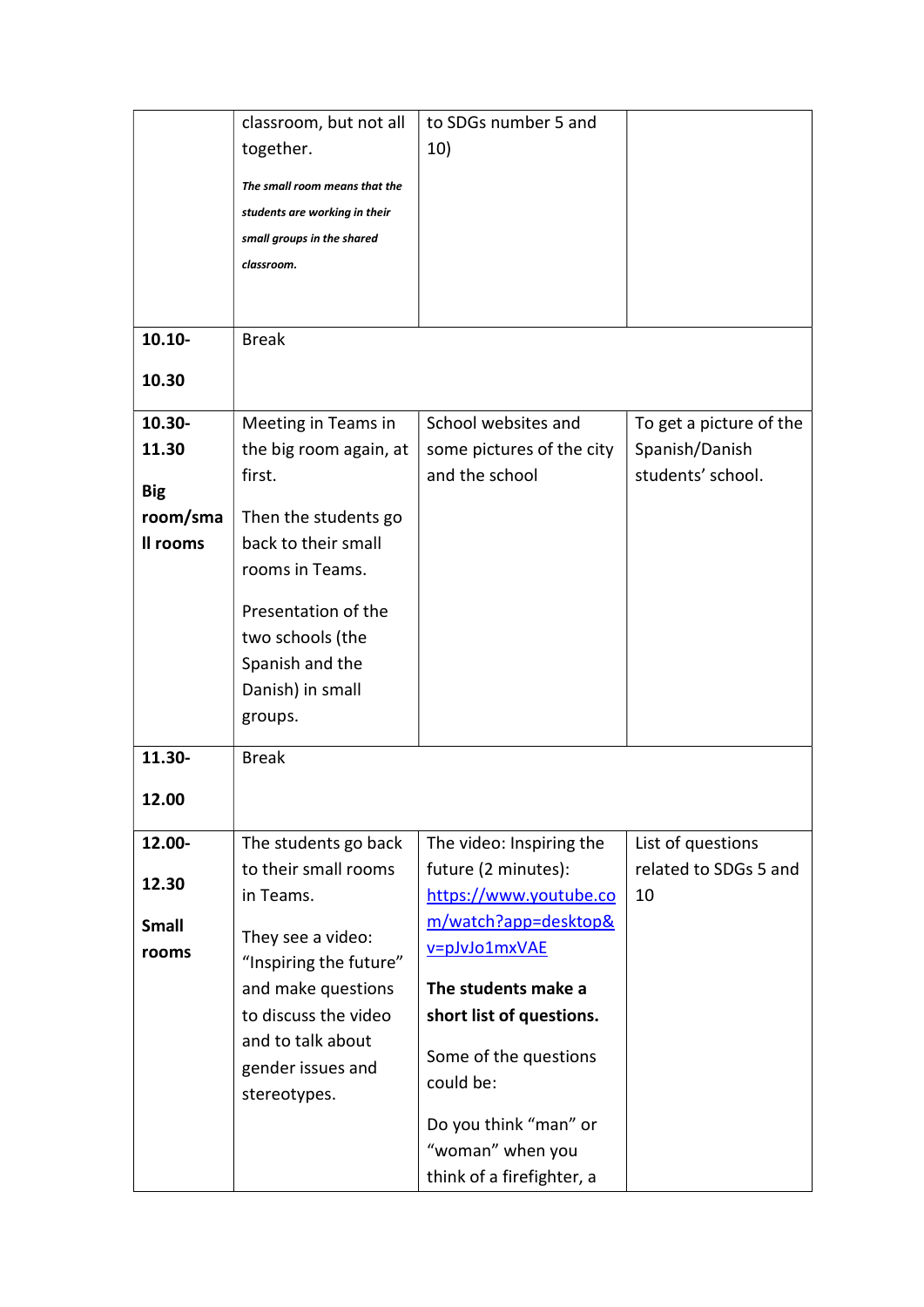|              |                      | surgeon and a fighter    |  |
|--------------|----------------------|--------------------------|--|
|              |                      | pilot - and why is that? |  |
|              |                      | To the girls/women:      |  |
|              |                      | Would you prefer a       |  |
|              |                      | (future)                 |  |
|              |                      | boyfriend/husband with   |  |
|              |                      | a bigger income than     |  |
|              |                      | yourself (in the future) |  |
|              |                      | or would you prefer a    |  |
|              |                      | (future)                 |  |
|              |                      | boyfriend/husband with   |  |
|              |                      | a lower income than      |  |
|              |                      | yourself (in the future) |  |
|              |                      | or does it not matter to |  |
|              |                      | you who has the biggest  |  |
|              |                      | income?                  |  |
|              |                      | To the boys/men: Would   |  |
|              |                      | you prefer a (future)    |  |
|              |                      | girlfriend/wife with a   |  |
|              |                      | bigger income than       |  |
|              |                      | yourself (in the future) |  |
|              |                      | or would you prefer a    |  |
|              |                      | (future) girlfriend/wife |  |
|              |                      | with a lower income      |  |
|              |                      | than yourself (in the    |  |
|              |                      | future) or does it not   |  |
|              |                      | matter to you who has    |  |
|              |                      | the biggest income?      |  |
|              |                      | Do you think that        |  |
|              |                      | jealousy is a good or a  |  |
|              |                      | bad thing in a couple?   |  |
|              |                      | Explain your thoughts    |  |
|              |                      |                          |  |
|              |                      |                          |  |
| 12.30-       | Talk about the video |                          |  |
| 13.00        | in the small groups. |                          |  |
| <b>Small</b> |                      |                          |  |
|              |                      |                          |  |
| rooms        |                      |                          |  |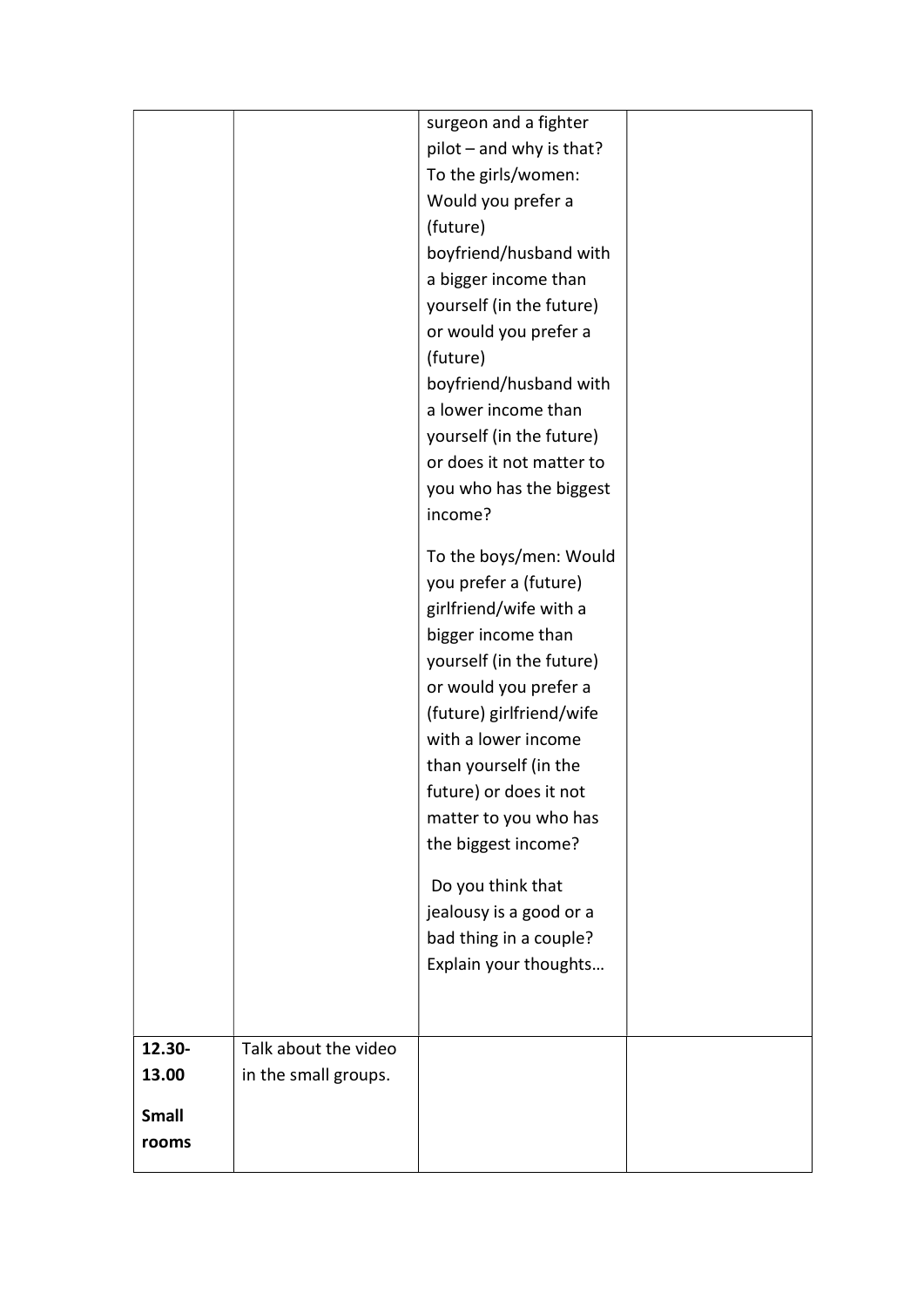| 13.10<br>The students see the<br>13.10-<br>The video Pink & Blue (3)<br>List of questions<br>minutes) NB! This video<br>video: "Pink and<br>related to SDGs 5 and<br>13.50<br>may ask you to<br>blue" and make a<br>10 to be aware of.<br>document your age. You<br>short list of questions<br><b>Small</b><br>can leave this video out<br>to talk about.<br>rooms<br>and still discuss the<br>questions below.<br>https://www.youtube.co<br>m/watch?v=65iC2I4KEXo<br>&has verified=1<br>Questions put and<br>answered by the<br>students in the small<br>groups:<br>If you have a baby boy in<br>the future, would you<br>dress him in pink?<br>If you have a boy, would<br>you preferentially give<br>him toys like cars or<br>dolls?<br>What kind of toy would<br>you preferentially give to<br>your future son or<br>daughter, and why is<br>that?<br>13.50-<br>Meeting in Teams in<br>the big room again.<br>14.00<br>Say goodbye.<br><b>Big room</b> | 13.00- | <b>Break</b> |  |
|------------------------------------------------------------------------------------------------------------------------------------------------------------------------------------------------------------------------------------------------------------------------------------------------------------------------------------------------------------------------------------------------------------------------------------------------------------------------------------------------------------------------------------------------------------------------------------------------------------------------------------------------------------------------------------------------------------------------------------------------------------------------------------------------------------------------------------------------------------------------------------------------------------------------------------------------------------|--------|--------------|--|
|                                                                                                                                                                                                                                                                                                                                                                                                                                                                                                                                                                                                                                                                                                                                                                                                                                                                                                                                                            |        |              |  |
|                                                                                                                                                                                                                                                                                                                                                                                                                                                                                                                                                                                                                                                                                                                                                                                                                                                                                                                                                            |        |              |  |
|                                                                                                                                                                                                                                                                                                                                                                                                                                                                                                                                                                                                                                                                                                                                                                                                                                                                                                                                                            |        |              |  |
|                                                                                                                                                                                                                                                                                                                                                                                                                                                                                                                                                                                                                                                                                                                                                                                                                                                                                                                                                            |        |              |  |
|                                                                                                                                                                                                                                                                                                                                                                                                                                                                                                                                                                                                                                                                                                                                                                                                                                                                                                                                                            |        |              |  |
|                                                                                                                                                                                                                                                                                                                                                                                                                                                                                                                                                                                                                                                                                                                                                                                                                                                                                                                                                            |        |              |  |
|                                                                                                                                                                                                                                                                                                                                                                                                                                                                                                                                                                                                                                                                                                                                                                                                                                                                                                                                                            |        |              |  |
|                                                                                                                                                                                                                                                                                                                                                                                                                                                                                                                                                                                                                                                                                                                                                                                                                                                                                                                                                            |        |              |  |
|                                                                                                                                                                                                                                                                                                                                                                                                                                                                                                                                                                                                                                                                                                                                                                                                                                                                                                                                                            |        |              |  |
|                                                                                                                                                                                                                                                                                                                                                                                                                                                                                                                                                                                                                                                                                                                                                                                                                                                                                                                                                            |        |              |  |
|                                                                                                                                                                                                                                                                                                                                                                                                                                                                                                                                                                                                                                                                                                                                                                                                                                                                                                                                                            |        |              |  |
|                                                                                                                                                                                                                                                                                                                                                                                                                                                                                                                                                                                                                                                                                                                                                                                                                                                                                                                                                            |        |              |  |
|                                                                                                                                                                                                                                                                                                                                                                                                                                                                                                                                                                                                                                                                                                                                                                                                                                                                                                                                                            |        |              |  |
|                                                                                                                                                                                                                                                                                                                                                                                                                                                                                                                                                                                                                                                                                                                                                                                                                                                                                                                                                            |        |              |  |
|                                                                                                                                                                                                                                                                                                                                                                                                                                                                                                                                                                                                                                                                                                                                                                                                                                                                                                                                                            |        |              |  |
|                                                                                                                                                                                                                                                                                                                                                                                                                                                                                                                                                                                                                                                                                                                                                                                                                                                                                                                                                            |        |              |  |
|                                                                                                                                                                                                                                                                                                                                                                                                                                                                                                                                                                                                                                                                                                                                                                                                                                                                                                                                                            |        |              |  |
|                                                                                                                                                                                                                                                                                                                                                                                                                                                                                                                                                                                                                                                                                                                                                                                                                                                                                                                                                            |        |              |  |
|                                                                                                                                                                                                                                                                                                                                                                                                                                                                                                                                                                                                                                                                                                                                                                                                                                                                                                                                                            |        |              |  |
|                                                                                                                                                                                                                                                                                                                                                                                                                                                                                                                                                                                                                                                                                                                                                                                                                                                                                                                                                            |        |              |  |
|                                                                                                                                                                                                                                                                                                                                                                                                                                                                                                                                                                                                                                                                                                                                                                                                                                                                                                                                                            |        |              |  |
|                                                                                                                                                                                                                                                                                                                                                                                                                                                                                                                                                                                                                                                                                                                                                                                                                                                                                                                                                            |        |              |  |
|                                                                                                                                                                                                                                                                                                                                                                                                                                                                                                                                                                                                                                                                                                                                                                                                                                                                                                                                                            |        |              |  |
|                                                                                                                                                                                                                                                                                                                                                                                                                                                                                                                                                                                                                                                                                                                                                                                                                                                                                                                                                            |        |              |  |
|                                                                                                                                                                                                                                                                                                                                                                                                                                                                                                                                                                                                                                                                                                                                                                                                                                                                                                                                                            |        |              |  |
|                                                                                                                                                                                                                                                                                                                                                                                                                                                                                                                                                                                                                                                                                                                                                                                                                                                                                                                                                            |        |              |  |
|                                                                                                                                                                                                                                                                                                                                                                                                                                                                                                                                                                                                                                                                                                                                                                                                                                                                                                                                                            |        |              |  |
|                                                                                                                                                                                                                                                                                                                                                                                                                                                                                                                                                                                                                                                                                                                                                                                                                                                                                                                                                            |        |              |  |
|                                                                                                                                                                                                                                                                                                                                                                                                                                                                                                                                                                                                                                                                                                                                                                                                                                                                                                                                                            |        |              |  |
|                                                                                                                                                                                                                                                                                                                                                                                                                                                                                                                                                                                                                                                                                                                                                                                                                                                                                                                                                            |        |              |  |
|                                                                                                                                                                                                                                                                                                                                                                                                                                                                                                                                                                                                                                                                                                                                                                                                                                                                                                                                                            |        |              |  |
|                                                                                                                                                                                                                                                                                                                                                                                                                                                                                                                                                                                                                                                                                                                                                                                                                                                                                                                                                            |        |              |  |
|                                                                                                                                                                                                                                                                                                                                                                                                                                                                                                                                                                                                                                                                                                                                                                                                                                                                                                                                                            |        |              |  |
|                                                                                                                                                                                                                                                                                                                                                                                                                                                                                                                                                                                                                                                                                                                                                                                                                                                                                                                                                            |        |              |  |
|                                                                                                                                                                                                                                                                                                                                                                                                                                                                                                                                                                                                                                                                                                                                                                                                                                                                                                                                                            |        |              |  |
|                                                                                                                                                                                                                                                                                                                                                                                                                                                                                                                                                                                                                                                                                                                                                                                                                                                                                                                                                            |        |              |  |
|                                                                                                                                                                                                                                                                                                                                                                                                                                                                                                                                                                                                                                                                                                                                                                                                                                                                                                                                                            |        |              |  |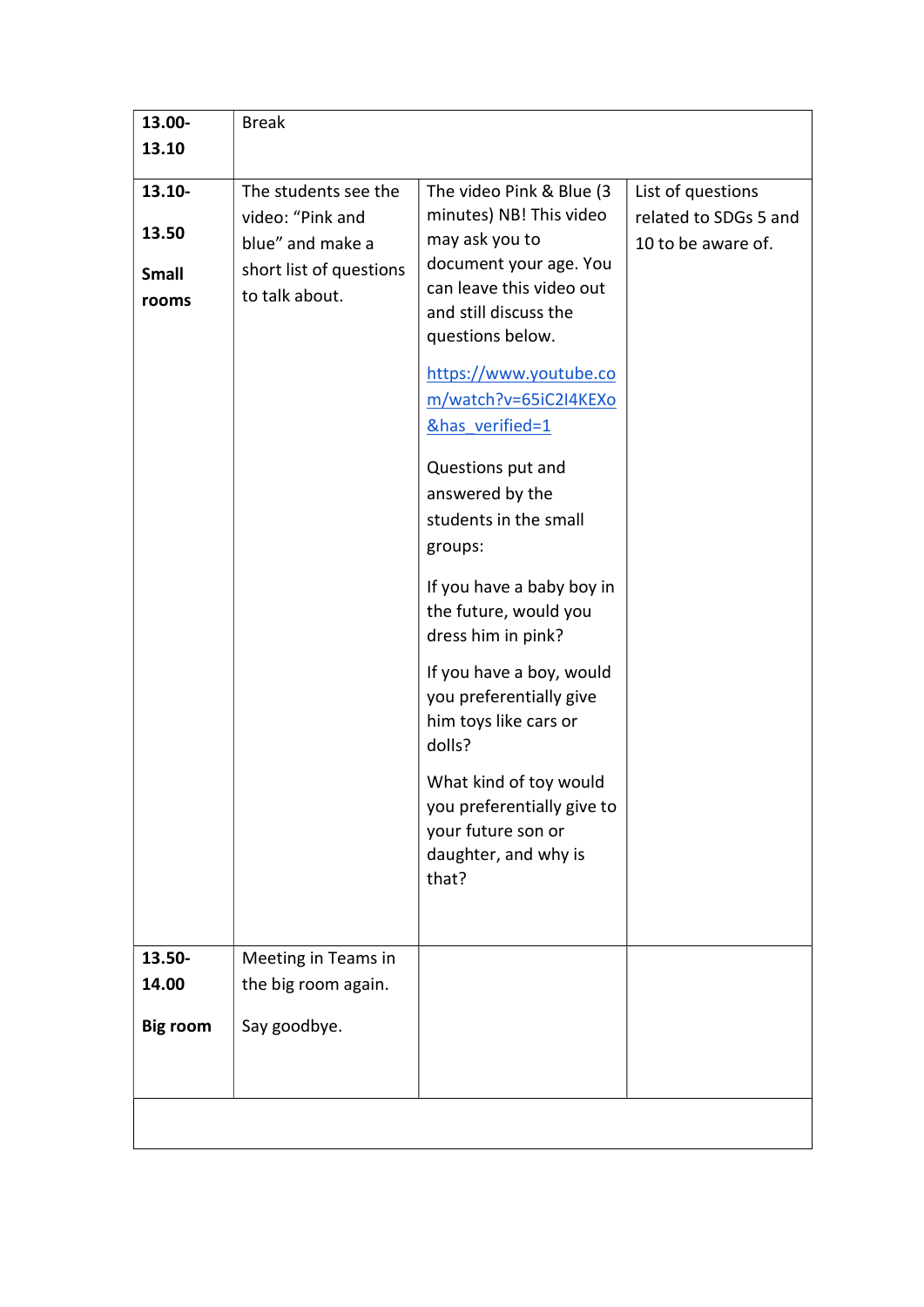| Day 2:                                                |                                                                                                                                                                                                                                                                                   |                                                                                                                                                                                                                                                                                                                                                                                                                                                                                                                                                                                |                                                                |
|-------------------------------------------------------|-----------------------------------------------------------------------------------------------------------------------------------------------------------------------------------------------------------------------------------------------------------------------------------|--------------------------------------------------------------------------------------------------------------------------------------------------------------------------------------------------------------------------------------------------------------------------------------------------------------------------------------------------------------------------------------------------------------------------------------------------------------------------------------------------------------------------------------------------------------------------------|----------------------------------------------------------------|
| Day 2:                                                | <b>Subjects</b>                                                                                                                                                                                                                                                                   | <b>Materials</b>                                                                                                                                                                                                                                                                                                                                                                                                                                                                                                                                                               | <b>Outputs</b>                                                 |
| $8.10 -$<br>8.20<br><b>Big room</b>                   | Meeting in Teams in<br>the big room.                                                                                                                                                                                                                                              |                                                                                                                                                                                                                                                                                                                                                                                                                                                                                                                                                                                | The students say<br>hello and get ready<br>for the working day |
| $8.20 -$<br>8.50<br><b>Not</b><br>shared<br>classroom | After the morning<br>greetings, we split up<br>for a while to see two<br>different videos, one<br>in Spanish for the<br>Spanish students, and<br>another one in Danish<br>for the Danish<br>students, and they<br>take notes in English,<br>and make a short list<br>of questions | SDG number 5:<br>https://youtu.be/W1Mx<br><b>RIGONxw</b><br>The students make a<br>short list of questions or<br>issues to be discussed.<br>Some of the questions<br>could be:<br>Why is there so much<br>inequality between the<br>genders in many<br>countries of the world?<br>Is there anything I/we<br>can do to reduce the<br>inequality between the<br>genders in countries<br>where women are<br>oppressed?<br>Tell about: How do I feel<br>being a boy/man or a<br>girl/woman in my<br>country. Are there any<br>gender issues that<br>bother me in my daily<br>life? | List of questions<br>related to SDGs 5 and<br>10               |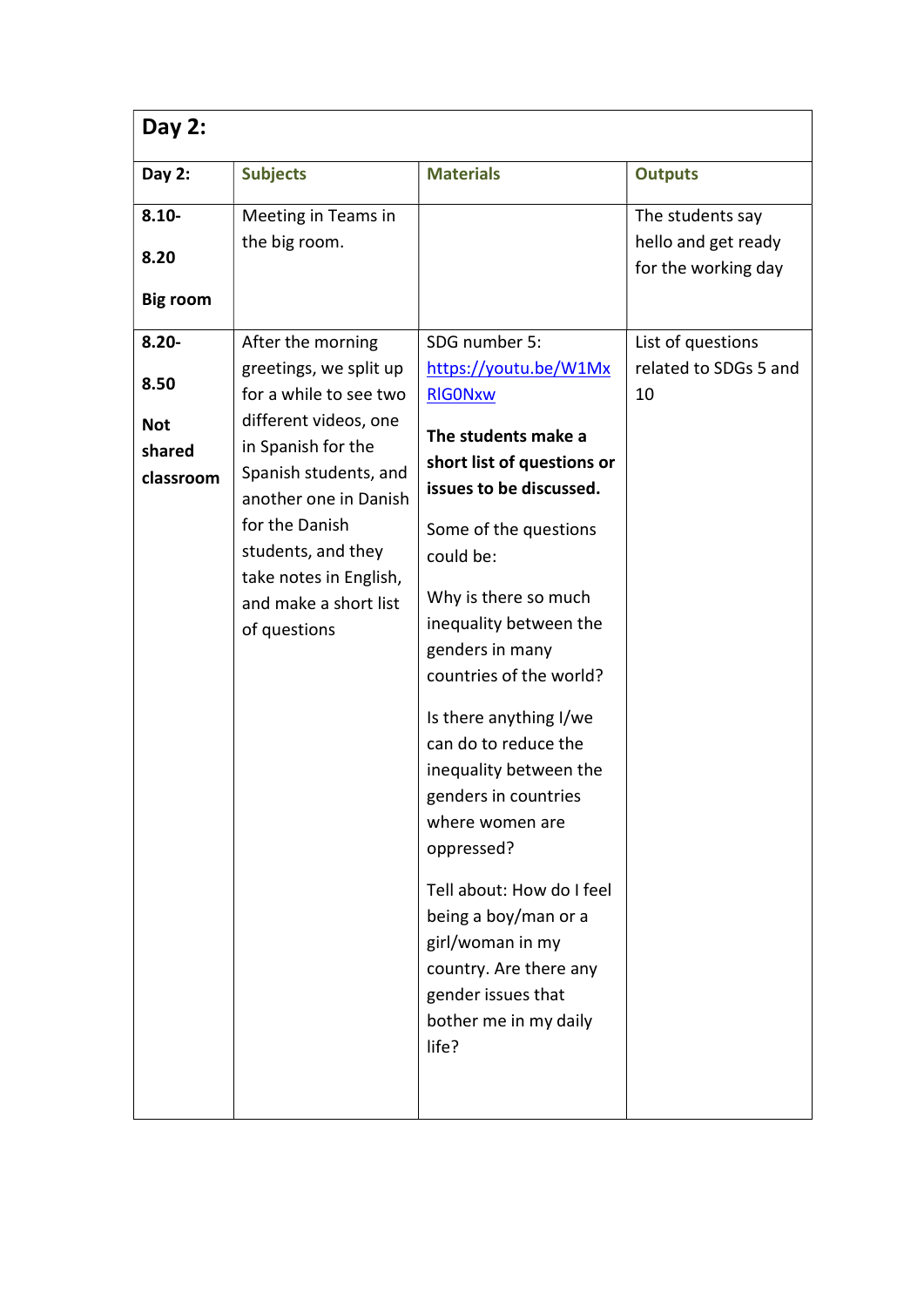| $8.50 -$     | The students go to     |                                                  |                       |
|--------------|------------------------|--------------------------------------------------|-----------------------|
|              | their small rooms in   |                                                  |                       |
| 9.10         | Teams.                 |                                                  |                       |
| <b>Small</b> |                        |                                                  |                       |
| rooms        | The students discuss   |                                                  |                       |
|              | their questions and    |                                                  |                       |
|              | issues                 |                                                  |                       |
| $9.10 -$     | <b>Break</b>           |                                                  |                       |
|              |                        |                                                  |                       |
| 9.30         |                        |                                                  |                       |
| $9.30 -$     | Individually, the      | Questions:                                       | List of questions     |
| 9.40         | students decide the    |                                                  | related to SDGs 5 and |
|              | questions to ask to    | What do you have to do<br>at home for housework? | 10                    |
| <b>Not</b>   | each other.            |                                                  |                       |
| shared       |                        | Who cleans the                                   |                       |
| classroom    |                        | bathroom?                                        |                       |
|              |                        | Who uses the hoover?                             |                       |
|              |                        |                                                  |                       |
|              |                        | Who washes the                                   |                       |
|              |                        | clothes?                                         |                       |
|              |                        | Who cooks?                                       |                       |
|              |                        | Who cleans the table?                            |                       |
|              |                        |                                                  |                       |
|              |                        | Who buys everyday                                |                       |
|              |                        | goods?                                           |                       |
|              |                        |                                                  |                       |
|              |                        |                                                  |                       |
| $9.40 -$     | Meeting in the small   |                                                  |                       |
| 10.00        | room in Teams where    |                                                  |                       |
|              | the students discuss   |                                                  |                       |
| <b>Small</b> | their questions and    |                                                  |                       |
| rooms        | issues.                |                                                  |                       |
| 10.00-       | See the video: what    | Video: "What does it                             |                       |
| 10.20        | does it mean to do     | mean to do something                             |                       |
|              | something like a girl? | like a girl?"                                    |                       |
| <b>Not</b>   |                        |                                                  |                       |
| shared       |                        | https://www.youtube.co                           |                       |
| classroom    |                        | m/watch?v=s82iF2ew-yk                            |                       |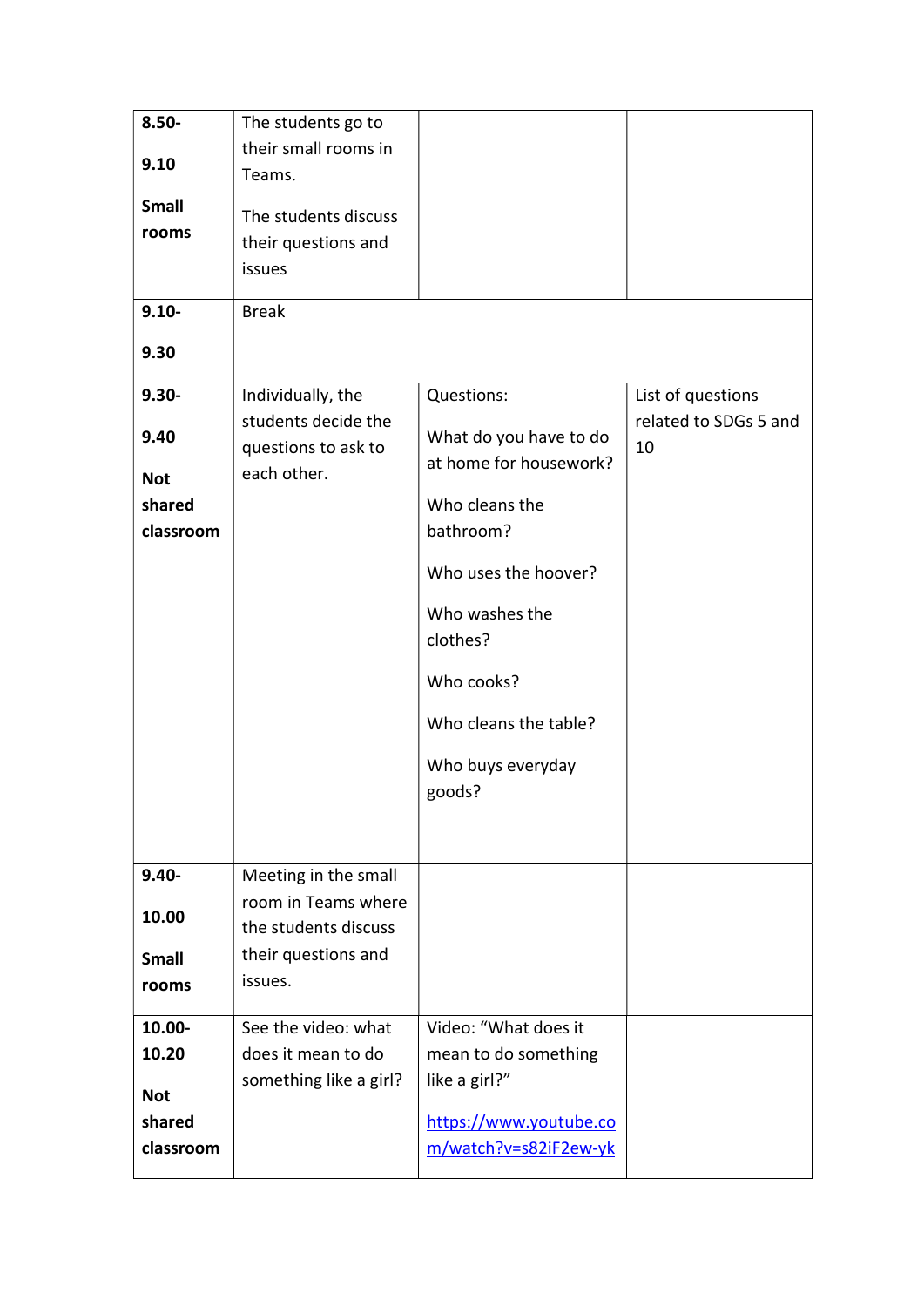|                       |                                  | (3-4 minutes)                            |                         |
|-----------------------|----------------------------------|------------------------------------------|-------------------------|
|                       |                                  |                                          |                         |
|                       |                                  |                                          |                         |
| $10.20 -$             | <b>Break</b>                     |                                          |                         |
| 10.30                 |                                  |                                          |                         |
| 10.30-                | The students are split           | Videos:                                  | Short list of questions |
| 11.00                 | up by countries, and             |                                          | to be discussed         |
| <b>Not</b>            | they see 2 videos:               | <b>Generation Migration:</b><br>Leonardo | related to SDGs 5 and   |
| shared                | Video of Leonardo, a             |                                          | 10                      |
| classroom             | Guatemalan boy, and              | SDG number 10:                           |                         |
|                       | videos related to the            | https://youtu.be/H4pI2X                  |                         |
|                       | SDG 10 (in Danish                | cCHbw                                    |                         |
|                       | and Spanish), and                |                                          |                         |
|                       | they take notes                  |                                          |                         |
|                       |                                  | The students make a                      |                         |
|                       |                                  | short list of questions or               |                         |
|                       |                                  | issues to be discussed.                  |                         |
|                       |                                  | One of the questions                     |                         |
|                       |                                  | could be:                                |                         |
|                       |                                  | Is there anything I/we                   |                         |
|                       |                                  | can do to help Leonardo                  |                         |
|                       |                                  | to a better life?                        |                         |
|                       |                                  | Why do you think that                    |                         |
|                       |                                  | Leonardo's family is so                  |                         |
|                       |                                  | poor?                                    |                         |
|                       |                                  | What does it mean to be                  |                         |
|                       |                                  | poor in your country?                    |                         |
|                       |                                  | Please give examples of                  |                         |
|                       |                                  | poverty in your country.                 |                         |
|                       |                                  |                                          |                         |
|                       |                                  |                                          |                         |
| 11.00-                | Meeting in the small             |                                          |                         |
| 11.30                 | group in Teams<br>where students |                                          |                         |
|                       | discuss their                    |                                          |                         |
| <b>Small</b><br>rooms | questions and issues.            |                                          |                         |
|                       |                                  |                                          |                         |